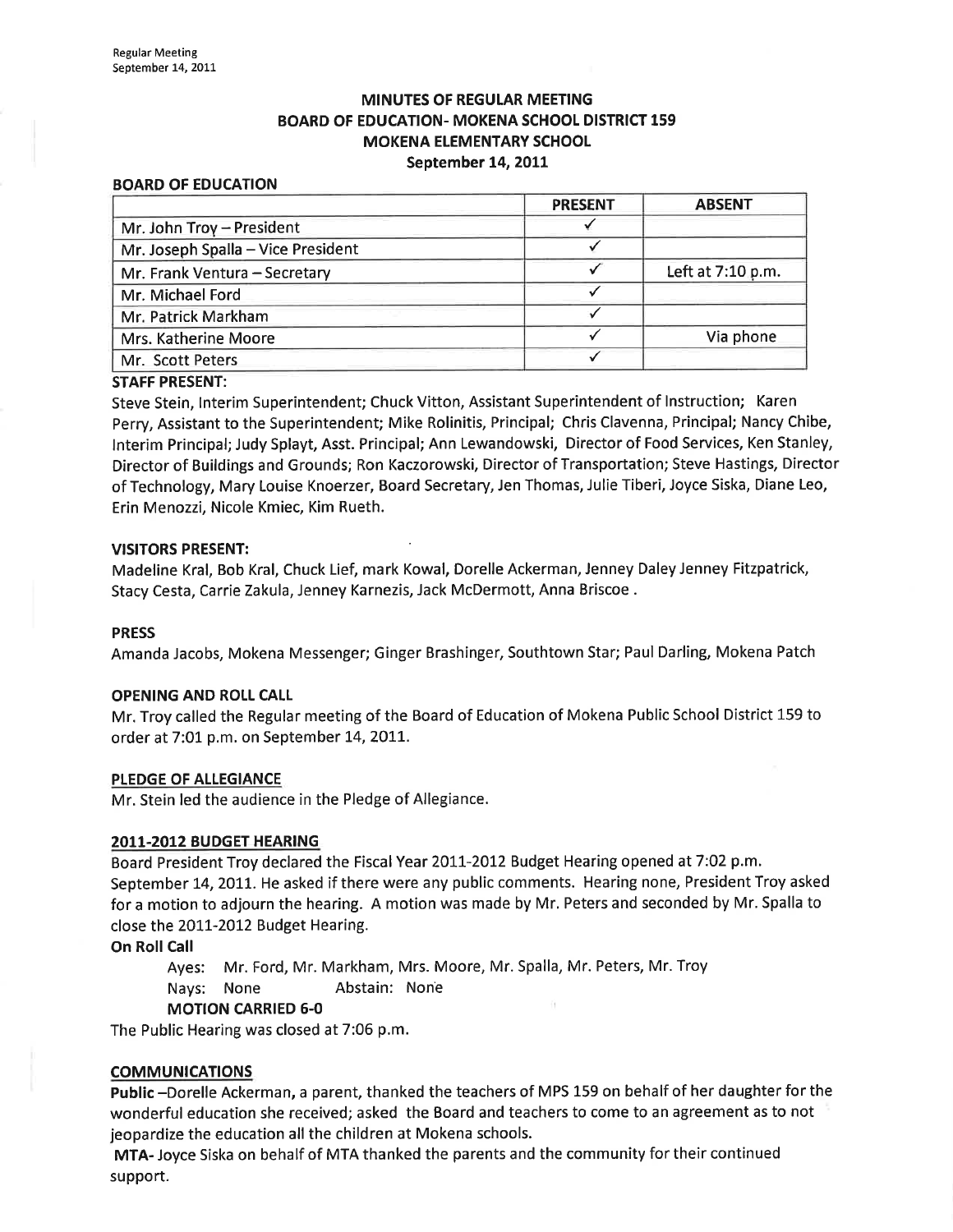Board of Education -Mr. Peters spoke to the breach of etiquette that transpired last month with Mr. Markham; disapproved of his behavior; stated the Board needs to move forward in a positive a way; Mr. Ventura publically announced his resignation effective September 16, 2011 due to his illness; he wishes to spend his energies and time with his family.

Mr. Ventura left the Board of Education meeting at 7:10 p.m.

# APPROVAL OF PREVIOUS MINUTES

Mr. Markham moved, seconded by Mr. Peters to approve the following meeting minutes: Regular Meeting - June 9, 2011

Special Meeting - July 14, 2011

Special Meeting - August 4, 2011

Closed Session  $1 -$  June 9, 2011

Closed Session 2- June 9, 2011

Closed Session  $1 -$  July 14, 2011

Closed Session 2- July L4,20IL

# **On Roll Call**

Ayes: Mr. Ford, Mr. Markham, Mrs. Moore, Mr. Peters, Mr. Spalla, Mr. Troy Nays: None **Abstain:** None

# MOTION CARRIED 6-0

Mr. Ford moved, seconded by Mr. Spalla to approve the following meeting minutes: Regular Meeting - August 11, 2011.

# **On Roll Call**

Ayes: Mr. Ford, Mr. Markham, Mrs. Moore, Mr. Spalla, Mr. Troy Nays: None **Abstain: Mr. Peters** MOTION CARRIED 5-O- 1

# INFORMATION REPORTS

# FINANCIAL REPORT

Mr. Hendrick reviewed the Financial report with the Board of Education.

# TREASURER REPORT

Mr. Hendrick reviewed the Treasurer's report with the Board of Education.

# LINCOLN WAY SPECIAL EDUCATION MINUTES

Mrs. Moore, via phone, reviewed the important points:

- Mentoring program; Parent University
- Opening day went very well
- approved 2011-2012 Budget
- Amended school calendar

# FLEXIBLE SPENDING ACCOUNT

Mr. Hendrick explained the process of a flexible spending account; which is approved by the IRS. Program to shelter money- pre-taxed dollars for employees that may need for medical bills, childcare, etc. Mr. Ventura and Mrs. Moore ask the school district to look into the possibilities.

# COMMITTEE REPORTS

Finance- Chairman Peters covered the budget process and the thought process behind the contingency fund for each major category. The committee is presenting the final 2011-2012 Budget at this meeting. Mr. Hendrick also passed out graphs regarding revenue sources and expenditure by fund; year 2OO7-2011. Chairman Peter thanked Kirt Hendrick, Steve Stein,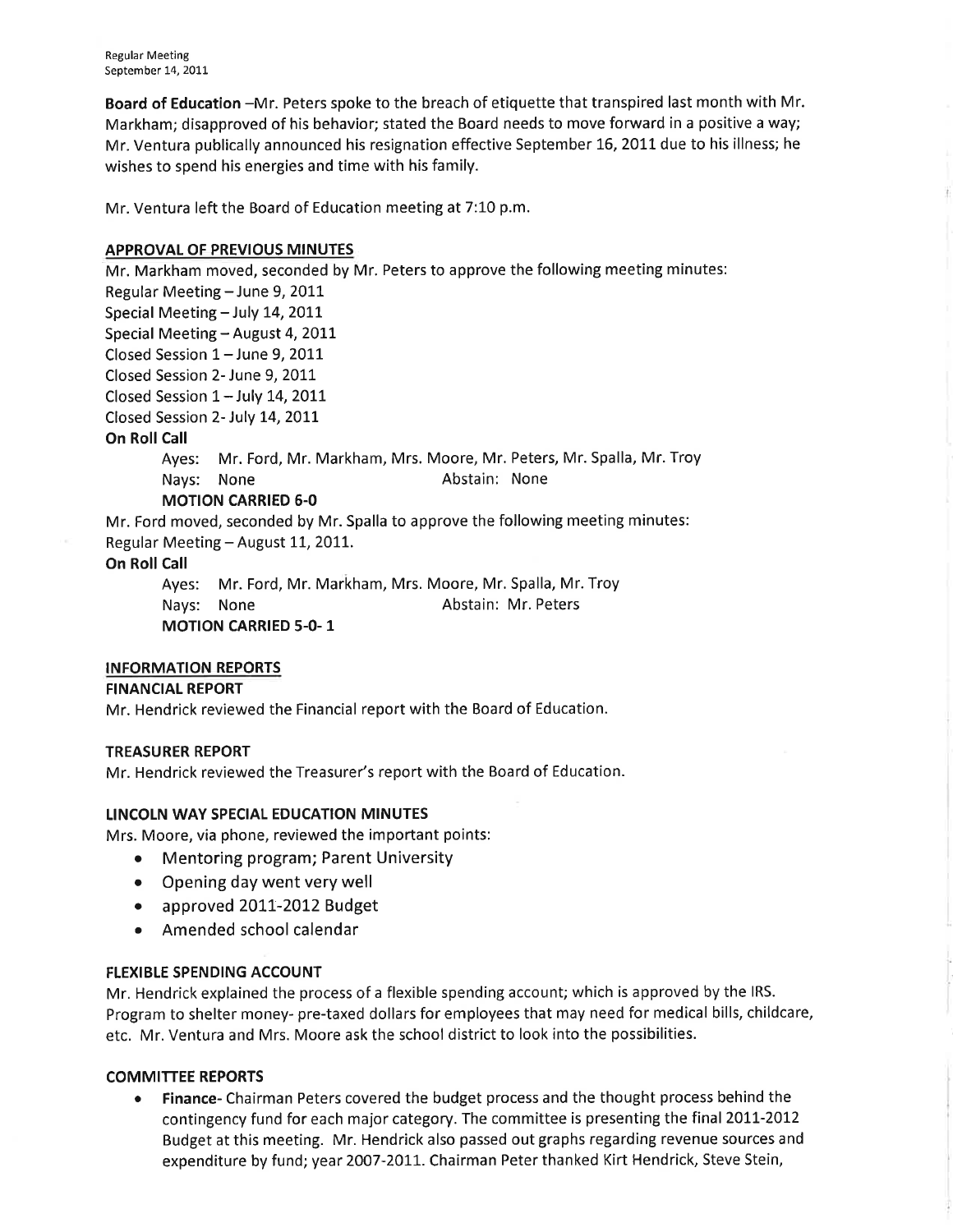peggy Ryan and Donna Dockus for their hard work to get the changes implemented for tonight's 2011-2012 Final Budget approval. Mr. Troy thanked the committee for their diligent work as well. The tax levy is the next focus of the committee. The next meeting will be mid-October.

- Policy-Mr. Markham presented policies:
	- a. 2:220 BOE Meeting Procedures
	- b. 2:230 Public Participation at BOE Meetings

There was still discussion among the Board regarding suggested changes and how to control the additional public participation. These policies were revised June, 2011.

- o Building & Grounds/Transportation- Chairman Ford thanked Kirt Hendrick, Steve Stein, and the rest of District staff for providing additional data needed to be considered for the possibility of closure of MIS; next meeting September 22 at MIS; Public forum will be scheduled late October.
- o parent Advisory- Chairman Spalla and committee met with Mark O'Donnell from Mokena Police dept. needing a liaison; Mr. Rolinitis and Mr. Stein will work w/police; next meeting October 20.
- Curriculum Chairman Troy and Kathy Moore along w/Dr. Vitton will determine the scope, parameters for this committee.
- Technology- Chairman Spalla and committee will meet September 20; will consider 2011-2012 Budget in relation to tech dept.

### **ENROLLMENT**

Mr. Stein presented the 6th day enrollment numbers for Mokena School District 159

|                       | <b>Enrollment</b> | <b>Sections</b> | <b>Average Class Size</b> |
|-----------------------|-------------------|-----------------|---------------------------|
| Kindergarten          | 135               | 3 a.m./p.m.     | 22.5                      |
| $1st$ Grade           | 154               | 6               | 25.6                      |
| $2^{nd}$ Grade        | 189               |                 | 27                        |
| $3rd$ Grade           | 187               | 7               | 26.7                      |
| 4 <sup>th</sup> Grade | 185               | 7               | 26.4                      |
| 5 <sup>th</sup> Grade | 208               | 7               | 29.7                      |
| 6 <sup>th</sup> Grade | 230               |                 |                           |
| $7th$ Grade           | 221               |                 |                           |
| 8 <sup>th</sup> Grade | 240               |                 |                           |
| <b>Total</b>          | 1749              |                 |                           |

Also included MJH class size breakdown by subject areas; Mr. Rolinitis explained some of e disparity on some class sizes.

### **TRANSPORTATION**

Mr. Stein reviewed with the Board of Education, a transportation update on bus service; numbers of students being transported at each building. He thanked Dr. Chibe and Mrs. Perry for making adjustments at MIS to help facilitate a quicker dismissal at MES.

### GRANT SUMMARY

Dr. Vitton reviewed with the Board of Education the Grant summary. Early Childhood grant is now a competitive which we will not be eligible for. District 159 has lost over 5100,000 in State grants since 2010.

# UPDATED JOB DESCRIPTIONS

Dr. Vitton reviewed with the Board of Education the updated job descriptions for Director of Business Operations, Director of Technology and Technical Support Personnel. Minor changes were made to all.

ACTION REQUESTS **PERSONNEL**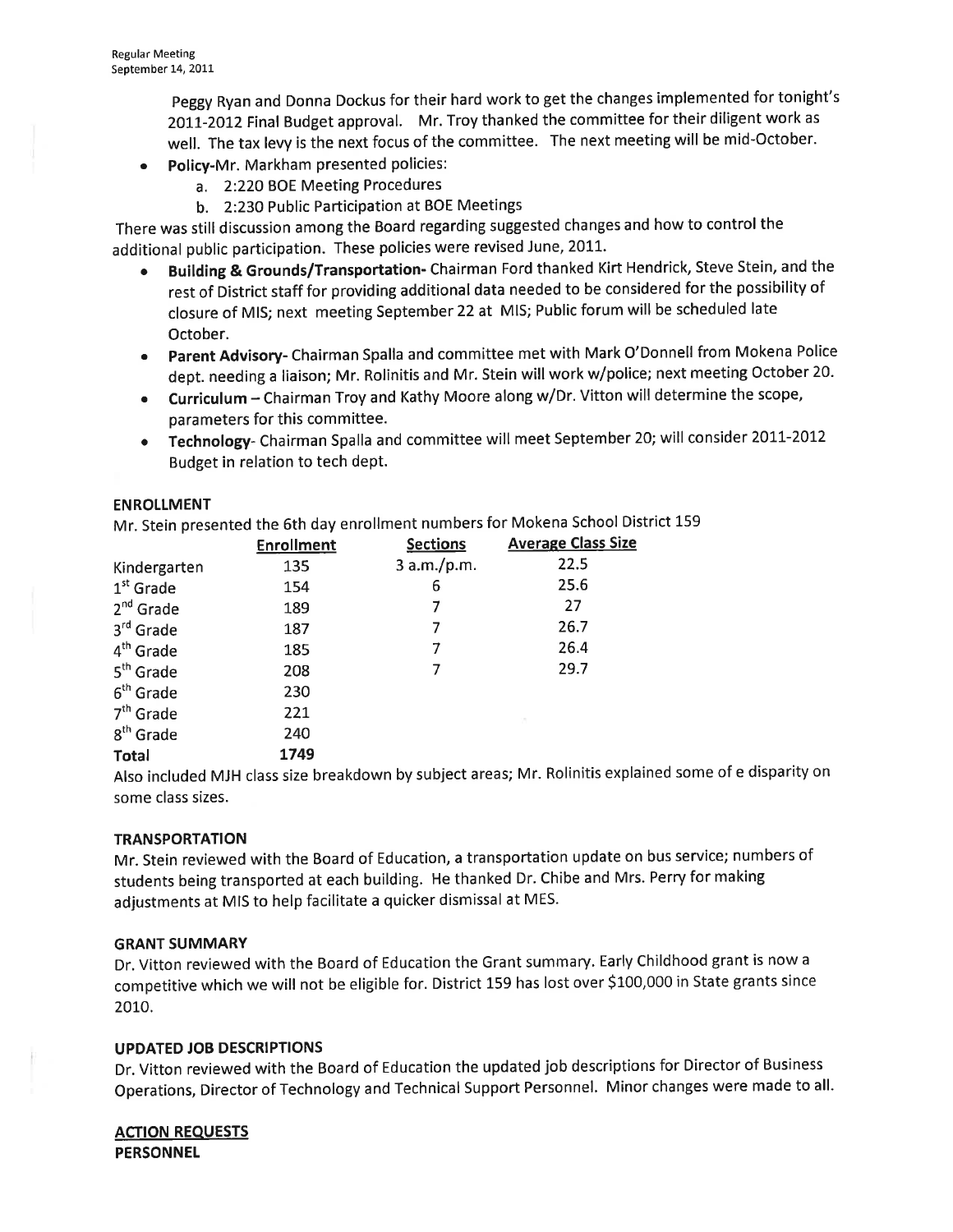### Recommended Motion:

Mrs. Moore moved to approve personnel recommendations 1 through 7 as presented, subject to successful background check, drug screening (if applicable) and physical". The motion was seconded by Mr. Spalla.

### **On Roll Call**

Ayes: Mr. Ford, Mr. Markham, Mrs. Moore, Mr. Peters, Mr. Spalla, Mr. Troy

| Nays:<br>None<br><b>MOTION CARRIED 6-0</b>     |                               | Abstain: None       |                                        |                                                         |  |
|------------------------------------------------|-------------------------------|---------------------|----------------------------------------|---------------------------------------------------------|--|
| <b>NAME</b>                                    | <b>POSITION</b>               | <b>BUILDING</b>     | <b>EFFECTIVE DATE</b>                  | <b>EMPLOYMENT DETAIL</b>                                |  |
| 1. Administrative-Hiring                       |                               |                     |                                        |                                                         |  |
| Shaughnessy, Don                               | Dean of<br><b>Students</b>    | <b>MJH</b>          | September 15, 2011                     | \$53,000/year<br>10.5 months                            |  |
| <b>Certified - Reinstate</b><br>2.             |                               |                     |                                        |                                                         |  |
| Meehan, Lori                                   | Teacher                       | <b>MES</b>          | 2011-2012 School year                  | Lane 1, Step D<br><b>Salary Pending</b><br>Negotiations |  |
| 3. Certified- New Hire                         |                               |                     |                                        |                                                         |  |
| Hiotis-Jochum,<br>Georgia                      | Social Worker                 | <b>MIS</b>          | August 30 through<br>November 30, 2011 | 149.84/day (long<br>term sub rate)                      |  |
| 4. Classified-New Hire                         |                               |                     |                                        |                                                         |  |
| Simester, Sandy                                | <b>Building aide</b>          | <b>MES</b>          | August 29, 2011                        | 6.75/date \$8.31/hr<br>174 days/yr                      |  |
| McGee, Pamela<br>5. Classified - Re-assignment | Sub Food Server               | Food Service        | August 22, 2011                        | Sub rate \$8.31/hr                                      |  |
| Gabrys, Sandra                                 | Food Server                   | <b>Food Service</b> | August 22, 2011                        | 3 hrs/day \$10.38/hr<br>166 days/yr                     |  |
| Haugh, Julie                                   | Assist. Cook                  | <b>Food Service</b> | August 22, 2011                        | 4.5 hrs/day \$8.72/hr<br>166 days/yr                    |  |
| Walenga, Susan                                 | Assist. Cook                  | <b>Food Service</b> | August 22, 2011                        | 4.5 hrs/day \$8.46/hr<br>166 days/yr                    |  |
| 6. Classified-Resignation                      |                               |                     |                                        |                                                         |  |
| Cook, Lisa                                     | <b>Food Server</b>            | <b>Food Service</b> | August 15, 2011                        |                                                         |  |
| McGrath, Beth                                  | <b>Building Aide</b>          | <b>MES</b>          | August 26, 2011                        |                                                         |  |
| 7. Certified-Resignation                       |                               |                     |                                        |                                                         |  |
| Lavery, Leanne                                 | Teacher-4 <sup>th</sup> grade | <b>MIS</b>          | August 9, 2011                         |                                                         |  |
| Hagemaster,<br>Megan                           | Social Worker                 | <b>MIS</b>          | August 17, 2011                        |                                                         |  |

**DISTRICT BILLS** 

# Recommended Motion:

Mrs. Moore reviewed District bills this month. Mrs. Moore moved to approve the bills as presented. The motion was seconded by Mr. Peters.

On Roll Call

Ayes: Mr. Ford, Mr, Markham, Mrs. Moore, Mr. Peters, Mr. Spalla, Mr. Troy Nays: None **Abstain:** None MOTION CARRIED 6-0

# ANNUAL APPLICATION FOR RECOGNITION OF SCHOOLS

# Recommended Motion:

Mr. Peters moved, seconded by Mrs. Moore to approve the Annual Application for Recognition of Schools for Mokena Elementary School, Mokena lntermediate School, and Mokena Junior High School for the 2011-2012 school year as presented.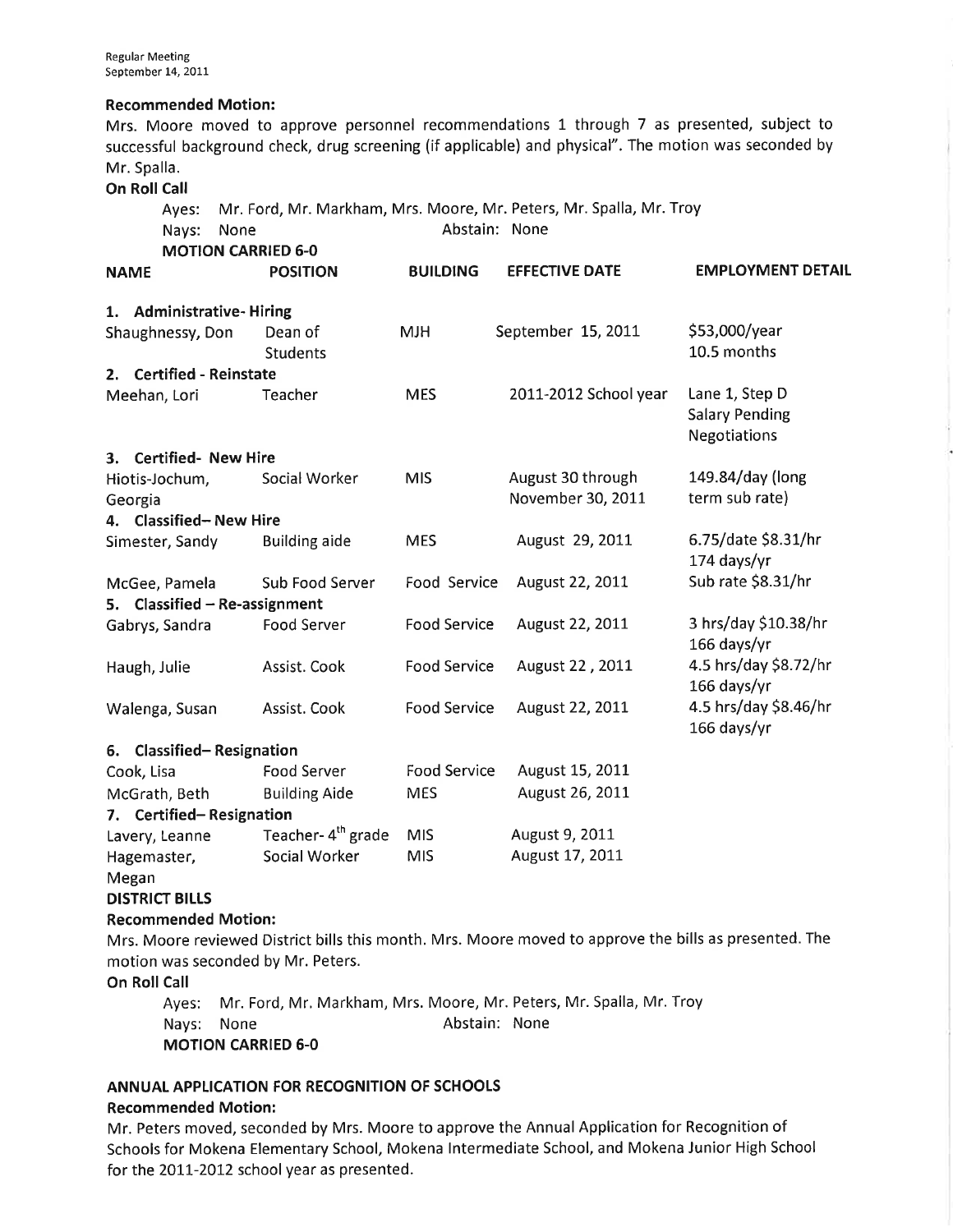On Roll Call

Ayes: Mr. Ford, Mr. Markham, Mrs. Moore, Mr. Peters, Mr. Spalla, Mr. Troy Nays: None Abstain: None

MOTION CARRIED 6-0

### **FLEXIBLE SPENDING ACCOUNT**

### Recommended Motion:

Mrs. Moore moved to grant permission to Administration to identify costs and potential vendors for flexible spending account for eligible employees, with the potential adoption of a FSA beginning January 2012. The motion was seconded by Mr. Spalla.

### On Roll Call

Ayes: Mr. Ford, Mr. Markham, Mrs. Moore, Mr. Peters, Mr. Spalla, Mr. Troy Nays: None **Abstain:** None MOTION CARRIED 6.0

### POLICY 2:220 AND POLICY 2:230

### Recommended Motion:

Mr. Markham moved to approve the following policy as presented. The motion was seconded by Mr. Ford.

- 7. 2:220 Board of Education Meeting Procedures
- 2. 2:230 Public Participation at Board Of Education and Petitions to the Board

### On Roll Call

Nays: Mrs. Moore, Mr. Peters MOTION CARRIED 4-2 Abstain: None Ayes: Mr. Ford, Mr. Markham, Mr. Spalla, Mr. Troy

# MIDWEST CONTRACT

### Recommended Motion:

Mr. Markham moved to approve the one year electric power contract starting after December 2012 with Ameren Energy Services, at the fixed rate indicated. The motion was seconded by Mrs. Moore.

### **On Roll Call**

Ayes: Mr. Ford, Mr. Markham, Mrs. Moore, Mr. Peters, Mr. Troy<br>Nays: Mr. Spalla Markham, Mrs. abstain: None Nays: Mr. Spalla

# MOTION CARRIED 5-1

The Board thanked Mr. Hendrick for only signing a one year contract. Dr. Vitton, Mr. Stein and Mrs. Moore and Mr. Peters thanked Mr. Mike Perry for his diligent efforts on maintaining good pricing for our district en gracious.

### HAZARDOUS WALKING ROUTES

### Recommended Motion:

Mr. Spalla moved that we inform the Superintendent of the Will County Regional Office of Education that the hazardous conditions requiring the transportation of students approved by the lllinois Department of Transportation for the 2011-12 school year. The motion was seconded by Mr. Peters. On Roll Call

Ayes: Mr. Ford, Mr. Markham, Mrs. Moore, Mr. Peters, Mr. Spalla, Mr. Troy Nays: None **Abstain:** None MOTION CARRIED 6-0

JOB DESCRIPTIONS Recommended Motion: